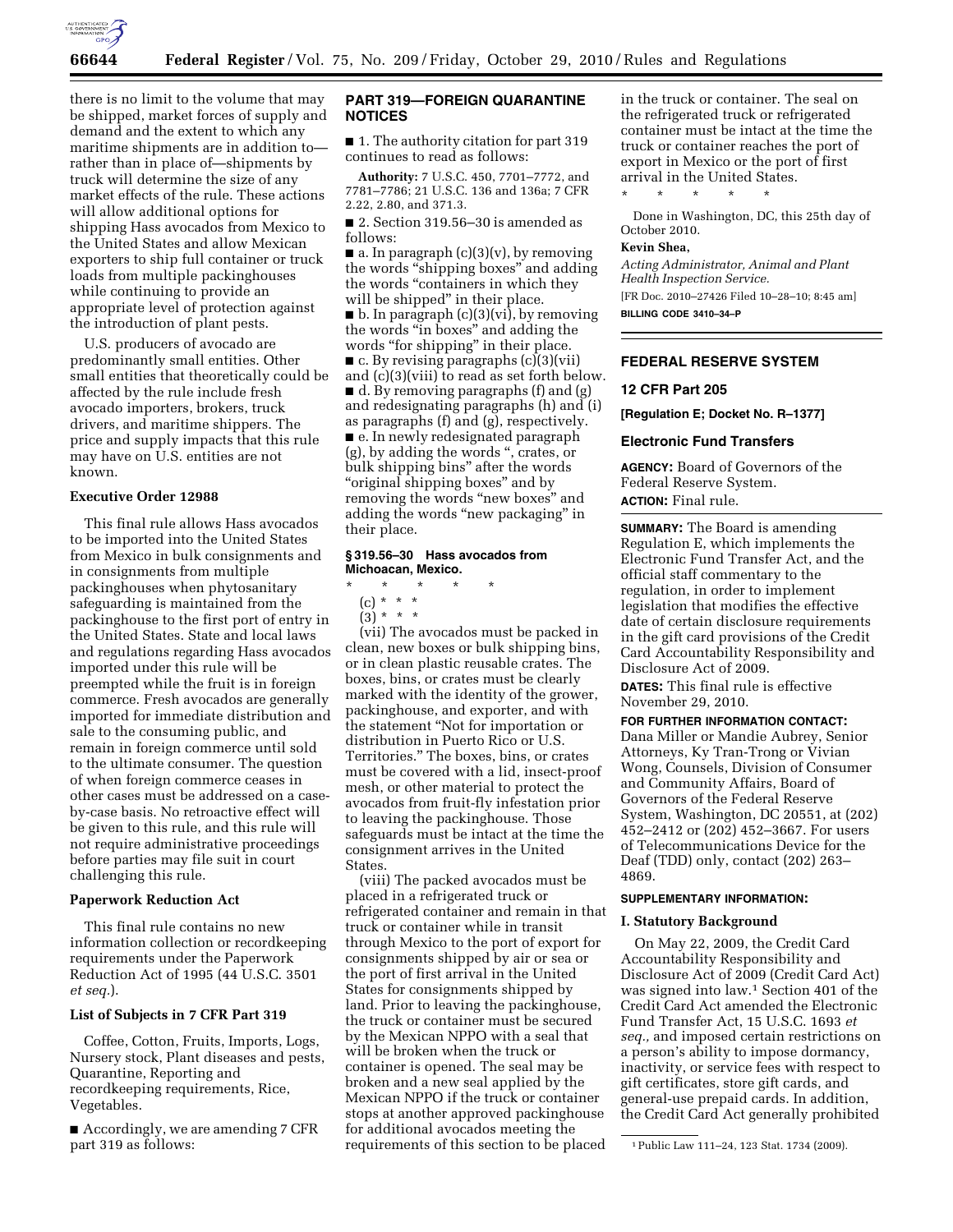the issuance or sale of such products if they expire earlier than five years from the date of issuance of a gift certificate or the date on which funds were last loaded to a store gift card or general-use prepaid card.

Section 403 of the Credit Card Act required that the gift card and related provisions of the Credit Card Act become effective 15 months after enactment, or on August 22, 2010. *See*  EFTA Section 915(d)(3). The Board published a final rule implementing the gift card provisions of the Credit Card Act on April 1, 2010 (final gift card rule). 75 FR 16580. As mandated by the Credit Card Act, the final gift card rule has an effective date of August 22, 2010.

On July 27, 2010, Congress passed legislation amending Section 403 of the Credit Card Act to delay the effective date of certain gift card disclosure provisions of the Credit Card Act for certificates or cards produced prior to April 1, 2010 (Gift Card Amendment).2 The Gift Card Amendment provides a delayed effective date with respect to these provisions in order to permit the sale of card stock produced before that date until January 31, 2011, so long as certain conditions are met, including the provision of in-store disclosures. Moreover, the substantive fee and expiration date protections provided by the Credit Card Act continue to apply to all certificates or cards sold to a consumer on or after August 22, 2010. Due to the time constraints imposed by the August 22, 2010 effective date of the Credit Card Act, the Board issued an interim final rule revising the April 2010 final gift card rule in order to implement the Gift Card Amendment, 75 FR 50683 (Aug. 17, 2010), but stated its intent to consider comments on the interim final rule. The Board is adopting the final rule today.

## **II. Overview of Public Comment; Summary of Final Rule**

The Board received two comments on the interim final rule from a credit union trade association and a bankers' trade association. Both commenters generally supported the interim final rule. The bankers' trade association suggested that the Board exercise its exception authority to eliminate in-store disclosures where cards sold meet the final gift card rule's substantive fee and expiration date protections. This commenter also requested an extension of the delayed effective date. No other comments were received. The final rule adopts the interim final rule as issued, with minor non-substantive edits.

With respect to gift certificates, store gift cards, and general-use prepaid cards produced prior to April 1, 2010, the Gift Card Amendment delayed the effective date of the disclosure requirements in EFTA Sections  $915(b)(3)$  and  $(c)(2)(B)$ (as amended by the Credit Card Act) until January 31, 2011, provided that several specified conditions are met. The final rule implements the Gift Card Amendment.

The Gift Card Amendment did not address the status of additional requirements adopted in the Board's final gift card rule that were not contained in the Credit Card Act. As a result, persons seeking to take advantage of the relief afforded by the Gift Card Amendment would have been unable to do so if certain of these additional provisions became effective on August 22, 2010. For example, § 205.20(e)(1) of the final gift card rule prohibits any person from selling or issuing a certificate or card unless the consumer has had a reasonable opportunity to purchase a certificate or card with at least five years remaining until the certificate or card expiration date. Thus, a card produced prior to April 1, 2010 that has a card expiration date of less than five years could not be sold under the final gift card rule, notwithstanding the provisions of the Gift Card Amendment. Therefore, in order to carry out the intended purpose of the Gift Card Amendment, the final rule also delays the effective date of certain of these supplemental requirements.

As in the interim final rule, the final rule revises §§ 205.20(c) and (g) of the final gift card rule (''Form of Disclosures'' and ''Compliance Dates,'' respectively) and adds a new § 205.20(h) (''Temporary Exemption'').

#### **III. Section-by-Section Analysis**

#### *20(c) Form of Disclosures*

#### $20(c)(2)$  Format

To take advantage of the delayed effective date, the Gift Card Amendment requires that certain disclosures be made to the consumer through in-store signage, messages during customer service calls, Web sites, and general advertising. These disclosure requirements are implemented through § 205.20(h)(2) of the final rule, discussed in more detail below.

Section 205.20(c)(2) of the final gift card rule generally requires disclosures to be made in writing or electronically, and in retainable form. The Board believes such requirements are unnecessary with respect to the disclosures required by § 205.20(h)(2). For example, it would be impracticable to provide in-store signage under

§ 205.20(h)(2) in a retainable form. Moreover, the disclosures required by § 205.20(h)(2) are intended to relieve the burden of replacing non-compliant card stock with card stock bearing disclosures that comply with the final gift card rule, so the Board believes that the format standards in  $\S 205.20(c)(2)$ are less appropriate in this instance. Commenters supported the Board's stance in this regard.

Section 205.20(c)(2) has been revised to provide that the disclosures required by § 205.20(h)(2) need not be made in a retainable form. For similar reasons, § 205.20(c)(2) is revised to provide that the prior-to-purchase disclosures required by  $\S 205.20(c)(3)$  need not be provided in a retainable form. Section 205.20(c)(2) has also been revised to make clear that the disclosures required by § 205.20(h)(2) may be provided orally.

### *20(g) Compliance Dates*

20(g)(1) Effective Date for Gift Certificates, Store Gift Cards, and General-Use Prepaid Cards

The final gift card rule became effective August 22, 2010, consistent with the Credit Card Act. Consistent with the interim final rule, to give effect to the delayed effective date set forth in the Gift Card Amendment, the final rule revises  $\S 205.20(g)(1)$  of the final gift card rule to state that, except as provided in new § 205.20(h), § 205.20 applies to any gift certificate, store gift card, or general-use prepaid card sold to a consumer on or after August 22, 2010, or provided to a consumer as a replacement for such certificate or card.

20(g)(2) Effective Date for Loyalty, Award, or Promotional Gift Cards

Section 205.20(g)(2) of the final gift card rule sets forth a special transition rule for the disclosure requirements applicable to loyalty, award, and promotional gift cards. Specifically, § 205.20(g)(2) provides that the disclosure requirements in  $\S 205.20(a)(4)$ (iii) apply to any card, code or other device provided to a consumer in connection with a loyalty, award, or promotional program where the period of eligibility for the program begins on or after August 22, 2010. The Gift Card Amendment does not specifically delay the effective date of the disclosures required by § 205.20(a)(4)(iii), and accordingly the effective date for loyalty, award, and promotional cards was unchanged both in the interim final rule and in this final rule.

<sup>2</sup>Public Law 111–209, 124 Stat. 2254 (July 27, 2010).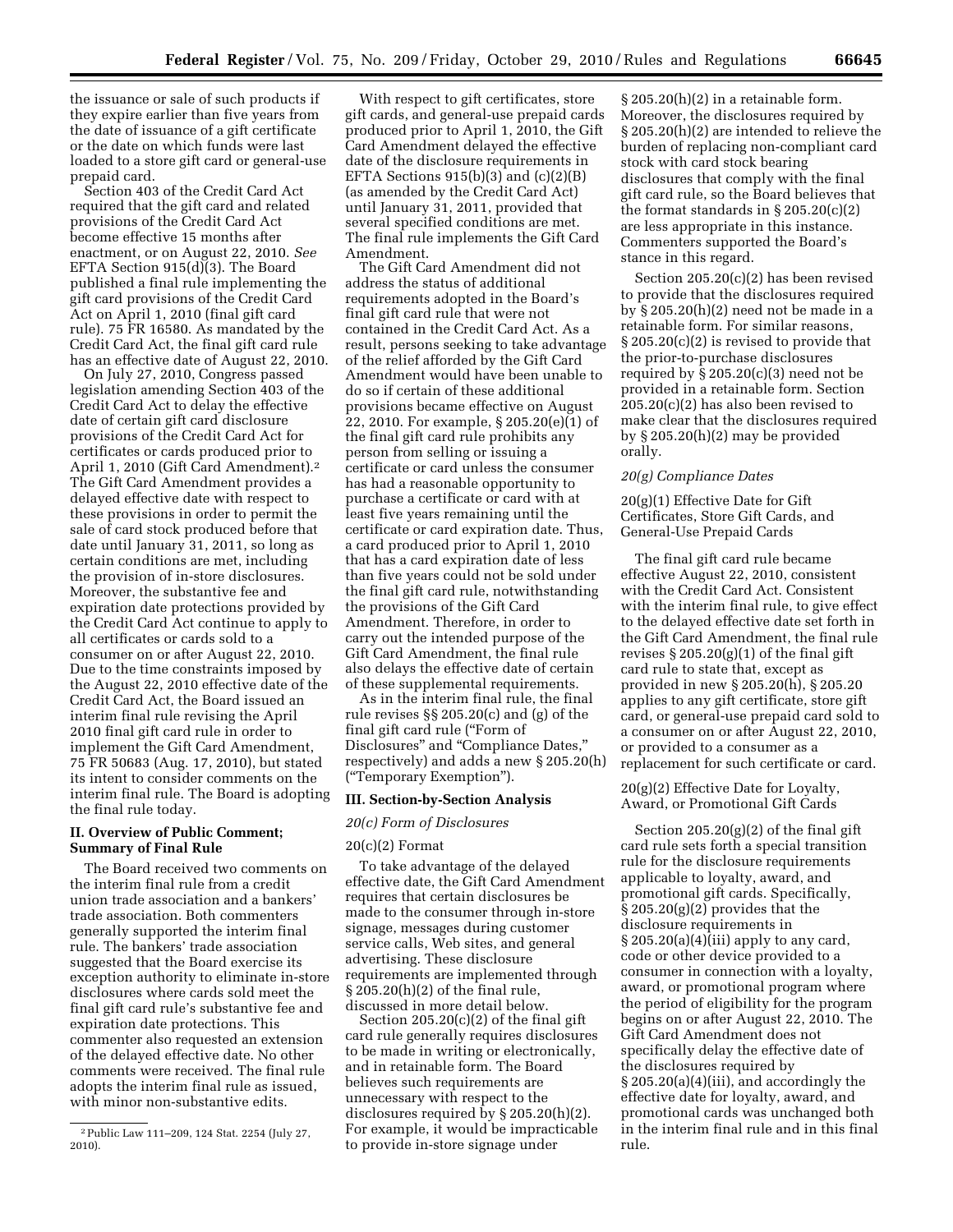# *20(h) Temporary Exemption*

#### 20(h)(1) Delayed Effective Date

As discussed above, the Gift Card Amendment delays the effective date of certain disclosure requirements in EFTA Sections 915(b)(3) and (c)(2)(B). Section 205.20(h)(1) implements the delayed effective date. Specifically, § 205.20(h)(1) provides that, for any gift certificate, store gift card, or general-use prepaid card produced prior to April 1, 2010, the effective date of the requirements of paragraphs (c)(3), (d)(2),  $(e)(1)$ ,  $(e)(3)$ , and  $(f)$  of this section is January 31, 2011, provided that an issuer of such certificate or card meets several specified conditions.

One commenter urged the Board to extend the delayed effective date an additional 24 months. By its terms, the Gift Card Amendment permits issuers to sell existing card stock until January 31, 2011, the end of the 2010 holiday season. The Board believes that further extension of the effective date would be inconsistent with the legislation.

Provisions of the Final Gift Card Rule Subject to the Delayed Effective Date

Section 205.20(h)(1) delays the effective dates of  $\S$  205.20 $(d)(2)$  and (e)(3)(i) of the final gift card rule. Section 205.20(d)(2), which implemented EFTA Section 915(b)(3)(A), prohibits the imposition of any dormancy, inactivity, or service fee unless, among other things, certain specified clear and conspicuous disclosures about the fees are made on the certificate or card. Section 205.20(e)(3)(i), which implemented EFTA Section 915(c)(2)(B), requires disclosure of the expiration date for the certificate or card's underlying funds or the fact that the underlying funds do not expire—on the certificate or card. These disclosure requirements are subject to the delayed effective date under the Gift Card Amendment for certificates or cards produced prior to April 1, 2010.

In addition,  $\S\,205.20(h)(1)$  delays the effective dates of §§ 205.20(e)(1),  $(e)(3)(ii)$ ,  $(e)(3)(iii)$ , and  $(f)$ . Section 205.20(e)(1) prohibits the issuance or sale of certificates or cards, unless policies and procedures have been established to ensure that a consumer will have a reasonable opportunity to purchase a certificate or card with at least five years remaining until the certificate or card expiration date. Section  $205.20(e)(3)(ii)$  requires the disclosure on the certificate or card of a toll-free telephone number, and, if one is maintained, a Web site that a consumer may use to obtain a replacement certificate or card after

expiration if the underlying funds may be available. Section 205.20(e)(3)(iii) requires certain disclosures on the certificate or card about expiration and replacement cards, except where a nonreloadable certificate or card bears an expiration date that is at least seven years from the date of manufacture. Section 205.20(f) requires additional fee disclosures on or with the certificate or card, and, similar to  $\S 205.20(e)(3)(ii)$ , disclosure on the certificate or card of a toll-free telephone number, and, if one is maintained, a Web site that a consumer may use to obtain fee information. As discussed in more detail in the final gift card rule, these provisions were adopted pursuant to the Board's authority under EFTA Sections  $904(a)$  and  $915(d)(2)$ , as amended by the Credit Card Act.

Although not mandated by the Gift Card Amendment, the Board believes that the effective date of §§ 205.20(e)(1), (e)(3)(iii), and (f) should also be delayed in order to carry out the intended purpose of the Gift Card Amendment. For example, some gift cards produced before April 1, 2010 may bear expiration dates of less than five years, which would not comply with § 205.20(e)(1). If the Board did not provide for a delayed effective date with respect to § 205.20(e)(1), issuers would not be permitted to sell this existing card stock, even if issuers otherwise satisfied the statutory prerequisites to qualify for relief under the Gift Card Amendment. Such a result would undermine the purpose of the Gift Card Amendment.

Finally,  $\S 205.20(h)(1)$  delays the effective date of § 205.20(c)(3). Section 205.20(c)(3) requires that the disclosures required by §§ 205.20(d)(2), (e)(3), and (f)(1) be made prior to purchase. As discussed in more detail in the final gift card rule, § 205.20(c)(3) was adopted pursuant to both the statutory mandate  $(in EFTA Section 915(c)(3)(B))$  and the Board's authority under EFTA Section 904(a). For the reasons discussed above, any disclosures that are required to be provided prior to purchase under § 205.20(c)(3) are subject to the delayed effective date, provided that the issuer complies with the conditions specified in § 205.20(h)(1).

#### Conditions Imposed

To take advantage of the Gift Card Amendment's delayed effective date, an issuer of the certificate or card must meet several specified conditions. First, the issuer must comply with the other provisions of § 205.20, including the section's substantive restrictions on the imposition of fees. Second, the issuer must not impose an expiration date with respect to the funds underlying such a

certificate or card. Third, the issuer must, at the consumer's request and at no cost to the consumer, replace such certificate or card if the certificate or card has funds remaining. Finally, the issuer must satisfy the disclosure requirements of new § 205.20(h)(2), discussed in more detail below. *See*  §§ 205.20(h)(1)(i)–(iv).

Comment 20(h)(1)–1 is adopted with minor, non-substantive edits for clarity. Comment 20(h)(1)–1 explains that certificates or cards produced prior to April 1, 2010 may be sold to a consumer for a limited time without satisfying the requirements of § 205.20(c)(3), (d)(2),  $(e)(1)$ ,  $(e)(3)$ , and  $(f)$ , provided that issuers of such certificates or cards comply with the additional substantive and disclosure requirements of §§ 205.20(h)(1)(i)–(iv). Issuers of certificates or cards produced prior to April 1, 2010 need not satisfy these additional requirements if the certificates or cards fully comply with the final gift card rule. Thus, if on August 22, 2010 an issuer sells gift cards produced prior to April 1, 2010 that do not have fees and do not expire, and which otherwise comply with the final gift card rule, that issuer would not then be required to make the in-store signage and other disclosures required by § 205.20(h)(2) with respect to those gift cards because those cards satisfy the requirements of the final gift card rule.

Comment 20(h)(1)–2 clarifies when the temporary relief afforded by the Gift Card Amendment expires. This comment explains that certificates or cards produced prior to April 1, 2010 that do not fully comply with the final gift card rule may not be issued or sold to consumers on or after January 31, 2011.

#### 20(h)(2) Additional Disclosures

The Gift Card Amendment imposes certain additional disclosure requirements in order for an issuer to take advantage of the delayed effective date. Section 205.20(h)(2) of the final rule implements these disclosure requirements, largely tracking the language of the statute, and with minor non-substantive edits from the interim final rule for clarity. Specifically, § 205.20(h)(2) provides that issuers relying on the delayed effective date in § 205.20(h)(1) must disclose through instore signage, messages during customer service calls, Web sites, and general advertising, that: (i) The underlying funds of such certificate or card do not expire; (ii) consumers holding such certificate or card have a right to a free replacement certificate or card, which must be accompanied by the packaging and materials typically associated with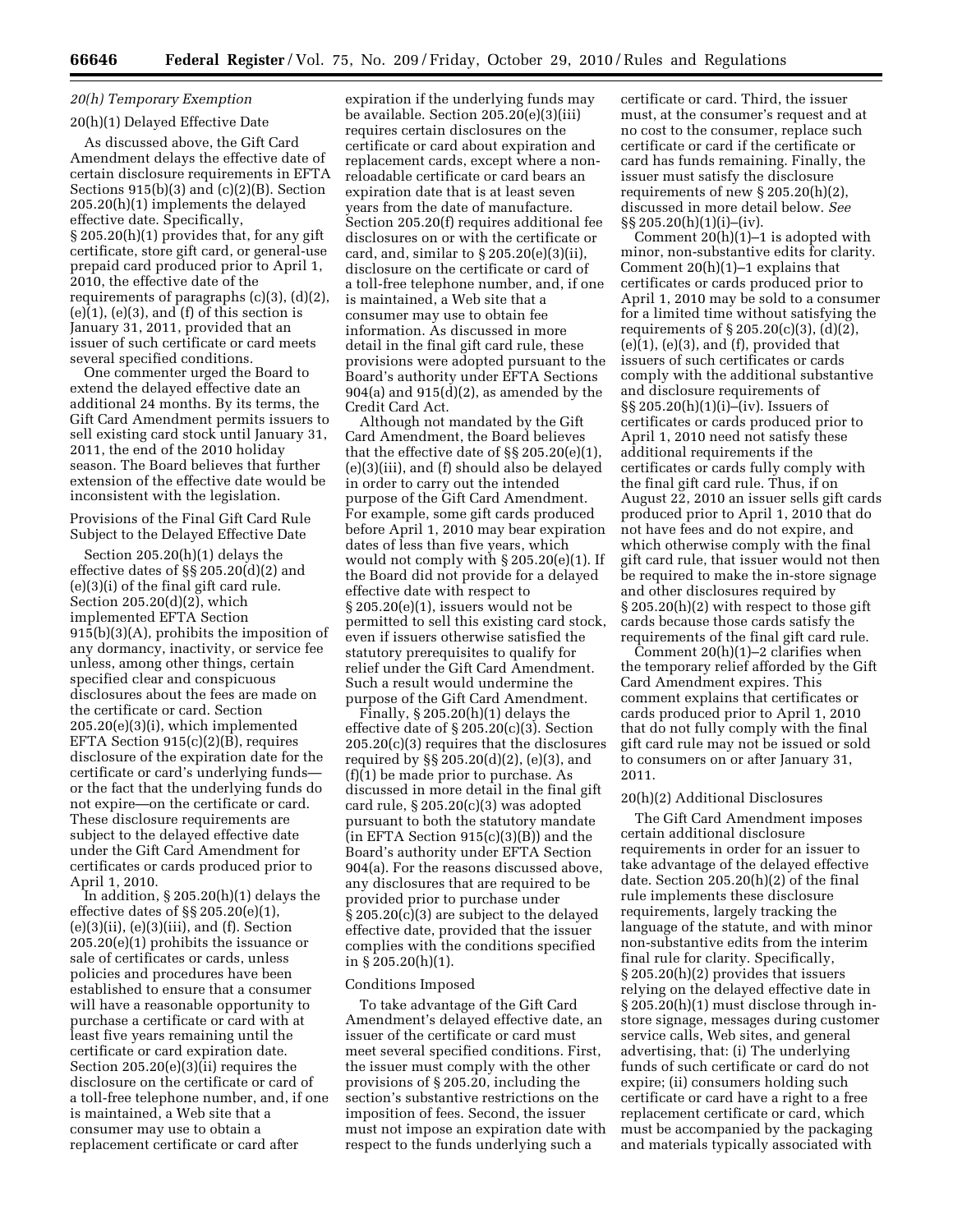such certificate or card; and (iii) any dormancy, inactivity, or service fee for such certificate or card that might otherwise be charged will not be charged if such fees do not comply with Section 915 of the Electronic Fund Transfer Act.

One commenter requested that the Board exercise its exception authority to eliminate these additional disclosures where the certificate or card meets the final gift card rule's fee limitations and other substantive restrictions. If the Board were to take such an action, consumers could be sold cards that, on their face, contain disclosures that do not reflect the certificate or card's actual terms. In particular, consumers may elect to discard an expired gift card notwithstanding the fact that the underlying funds remain valid after the card expiration, and thus be denied the Credit Card Act's protections. Thus, the Board believes that the disclosures required by the Gift Card Amendment are necessary to alert the consumer about the protections afforded them by the Credit Card Act.

In some cases, issuers may not have direct control over in-store signage and store advertisements. Accordingly, comment 20(h)(2)–1 explains that issuers may make the disclosures required by § 205.20(h)(2) through a third party, such as a retailer or merchant. For example, an issuer may have a merchant install in-store signage with the disclosures required by § 205.20(h)(2) on the issuer's behalf. Comment 20(h)(2)–2 also clarifies that § 205.20(h)(2) does not impose an obligation on an issuer to advertise certificates or cards.

### 20(h)(3) Expiration of Disclosure Requirements

The Gift Card Amendment requires the additional disclosures to be maintained until January 31, 2013. The Board believes that such a requirement is appropriate with respect to Web sites that a certificate or card recipient may visit and phone numbers that a recipient may call for more information. For example, a gift card recipient may call a customer service phone number printed on the card to obtain more information about the card's fees or terms of expiration. *See*  § 205.20(h)(3)(ii).

However, certificates or cards sold on or after January 31, 2011 must comply with §§ 205.20(a)–(f) of the final gift card rule. Because consumers would only be able to purchase cards that are fully compliant with the Credit Card Act from that date forward, consumers purchasing certificates or cards might mistakenly believe that the additional

disclosures set forth in the Gift Card Amendment stated in advertisements or in-store signage are applicable to their certificates or cards. Thus, the Board believes that requiring issuers to maintain Gift Card Amendment-related advertisements or in-store signage on or after January 31, 2011 could be confusing and even misleading to consumers because certificates or cards that do not comply with the final gift card rule cannot be issued or sold after that date.

For this reason, the Board is exercising its exception authority in EFTA Section 904(c) to provide that, with respect to in-store signage and general advertising, the disclosure requirements of § 205.20(h)(2) are not required to be provided on or after January 31, 2011. *See* § 205.20(h)(3)(i). Section 904(c) of the EFTA provides that regulations prescribed by the Board may contain any classifications, differentiations, or other provisions, and may provide for such adjustments or exceptions for any class of electronic fund transfers that in the judgment of the Board are necessary or proper to effectuate the purposes of the title, to prevent circumvention or evasion, or to facilitate compliance.

#### **IV. Legal Authority**

#### *General Rulemaking Authority*

Section 401(d)(1) of the Credit Card Act directs the Board to prescribe rules to carry out the gift card provisions of the Credit Card Act. The Board is exercising its authority under Section 401(d)(1) to implement the provisions of the Credit Card Act as superseded by the Gift Card Amendment with respect to the delayed effective date of the requirements in §§ 205.20(d)(2) and (e)(1)(i), and part of  $\S 205.20(c)(3)$ .

Section 401(d)(2) of the Credit Card Act requires the Board to determine the extent to which the individual definitions and provisions of the EFTA and Regulation E should apply to gift certificates, store gift cards, and generaluse prepaid cards. *See* EFTA Section 915(d)(2); 15 U.S.C. 1693m(d)(2). Further, Section 904(a) of the EFTA authorizes the Board to prescribe regulations necessary to carry out the purposes of the title. The express purposes of the EFTA are to establish ''the rights, liabilities, and responsibilities of participants in electronic fund transfer systems'' and to provide ''individual consumer rights.'' *See* EFTA Section 902(b); 15 U.S.C. 1693. The Board is exercising its authority under EFTA Sections 904(a) and 915(d)(2) for the reasons discussed above to provide for the delayed

effective date of the disclosure requirements of §§ 205.20(e)(1), 205.20(e)(3)(ii)–(iii), and 205.20(f), and part of § 205.20(c)(3).

Finally, as discussed above, the Board is exercising its authority under EFTA Section 904(c) to implement § 205.20(h)(3)(i), which clarifies that, with respect to in-store signage and general advertising, the disclosures required by § 205.20(h)(2) are not required to be provided on or after January 31, 2011.

#### **V. Regulatory Flexibility Analysis**

The Regulatory Flexibility Act (5 U.S.C. 601 *et seq.*) requires an initial and final regulatory flexibility analysis only when 5 U.S.C. 553 requires publication of a notice of proposed rulemaking. *See* 5 U.S.C. 603(a), 604(a). As discussed in the interim final rule, the Board found good cause under 5 U.S.C. 553(b)(3)(B) to conclude that publication of a notice of proposed rulemaking was impracticable. Accordingly, the Board is not required to perform an initial or final regulatory flexibility analysis. Nonetheless, the Board is publishing a final regulatory flexibility analysis. Based on its analysis and for the reasons stated below, the Board believes that the final rule is not likely to have a significant economic impact on a substantial number of small entities.

1. *Statement of the need for, and objectives of, the final rule.* This final rule implements the Gift Card Amendment by delaying the effective date of certain disclosures required by the Credit Card Act. This final rule also carries out the intended purpose of the Gift Card Amendment by delaying the effective date of certain supplemental requirements adopted in the final gift card rule. The Board believes that these revisions to Regulation E are within Congress's broad grant of authority to the Board to adopt provisions that carry out the purposes of the Credit Card Act and to facilitate compliance with the EFTA. These revisions facilitate compliance with the EFTA by permitting gift certificates, store gift cards, and general-use prepaid cards produced prior to April 1, 2010 to be sold through January 31, 2011, even if they do not state the disclosures required under the final gift card rule, so long as consumers continue to receive specified substantive protections with respect to certificate or card fees and expiration dates.

2. *Small entities affected by the final rule.* The number of small entities affected by this final rule is unknown, as discussed in more detail in the Regulatory Flexibility Analysis in the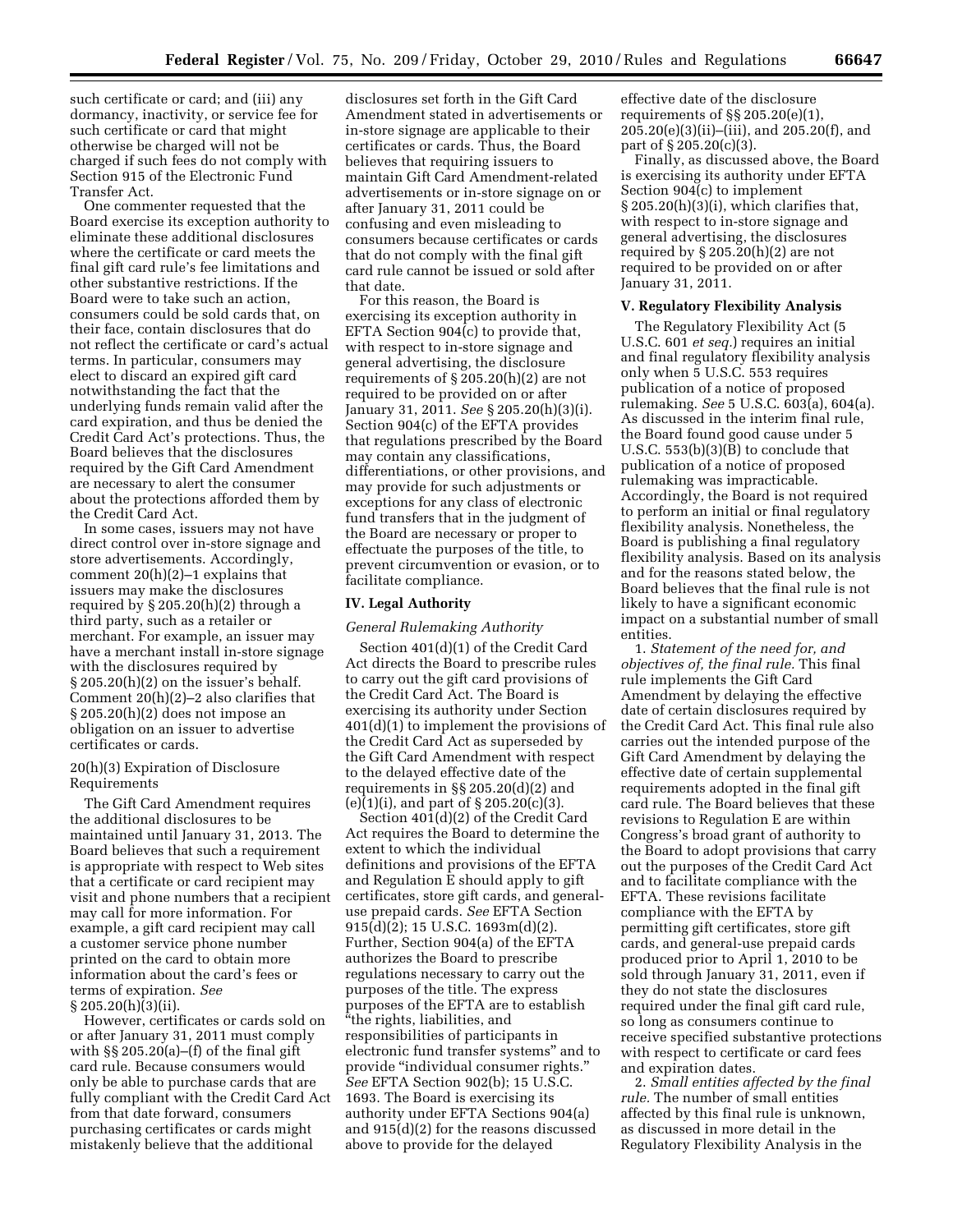final gift card rule. 75 FR 16610 (Apr. 1, 2010). The delayed effective date of certain disclosures on certificates and cards will reduce the burden and compliance costs for small institutions by providing relief from the requirement to remove and destroy non-compliant certificates and cards and to replace them with compliant certificates or cards, so long as consumers are provided substantive rights under the rule and so long as alternative specified disclosures are made.

3. *Reporting, recordkeeping, and compliance requirements.* The compliance requirements of this final rule are described above in Part III. Section-by-Section Analysis.

4. *Steps taken to minimize economic impact on small entities.* As previously noted, the final rule implements the statutory mandate to delay the effective date of certain gift card provisions of the Credit Card Act. The final rule also delays the effective date of certain additional requirements finalized in the April 2010 final gift card rule. As such, the final rule minimizes the economic impact of the final gift card rule on small entities.

5. *Other federal rules.* The Board has not identified any federal rules that duplicate, overlap, or conflict with the final revisions to Regulation E.

#### **VI. Paperwork Reduction Act**

In accordance with the Paperwork Reduction Act (PRA) of 1995 (44 U.S.C. 3506; 5 CFR part 1320 Appendix A.1), the Board reviewed the final rule under the authority delegated to the Board by the Office of Management and Budget (OMB). The collection of information that is subject to the PRA by this final rule is found in 12 CFR part 205. The Federal Reserve may not conduct or sponsor, and an organization is not required to respond to, this information collection unless the information collection displays a currently valid OMB control number. The OMB control number is 7100–0200.

This information collection is required to provide benefits for consumers and is mandatory. *See* 15 U.S.C. 1693 *et seq.* Since the Board does not collect any information, no issue of confidentiality arises. The respondents/ recordkeepers are for-profit financial institutions, including small businesses. Institutions are required to retain records for 24 months, but this regulation does not specify types of records that must be retained.

The Gift Card Amendment amends section 403 of the Credit Card Act to delay the effective date of certain gift card disclosure provisions of the Credit Card Act for certificates or cards

produced prior to April 1, 2010. The Gift Card Amendment provides an extended effective date with respect to these provisions in order to permit the sale of existing card stock until January 31, 2011. The final rule published today revises the April 2010 final gift card rule in order to implement the Gift Card Amendment.

While the final rule delays the implementation of several disclosure requirements (§§ 205.20(c)(3), (d)(2), (e)(1), and (e)(3)), and temporarily implements several other requirements (§§ 205.20(h)), it does not change the overall burden associated with Regulation E. The Federal Reserve believes that the original burden estimates are more than sufficient to cover the temporary requirements. The estimates and total burden (738,600 hours) therefore will remain unchanged as published in the final rule. The Federal Reserve continues to expect that the amount of time required to implement each of the proposed changes for a given institution may vary based on the size and complexity of the respondent.

The other federal financial agencies are responsible for estimating and reporting to OMB the total paperwork burden for the institutions for which they have administrative enforcement authority. They may, but are not required to, use the Federal Reserve's burden estimation methodology. Using the Federal Reserve's method, the total annual burden for the respondents regulated by the federal financial agencies is estimated to be 4,430,659 hours. This estimate also remains unchanged.

The Federal Reserve has a continuing interest in the public's opinions of our collections of information. At any time, comments regarding the burden estimate, or any other aspect of this collection of information, including suggestions for reducing the burden, may be sent to: Secretary, Board of Governors of the Federal Reserve System, Washington, DC 20551; and to the Office of Management and Budget, Paperwork Reduction Project (7100– 0200), Washington, DC 20503.

#### **List of Subjects in 12 CFR Part 205**

Consumer protection, Electronic fund transfers, Federal Reserve System, Reporting and recordkeeping requirements.

■ For the reasons set forth in the preamble, the Board adopts as final the interim final rule published at 75 FR 50683, August 17, 2010, with the following changes:

## **PART 205—ELECTRONIC FUND TRANSFERS (REGULATION E)**

■ 1. The authority citation for part 205 continues to read as follows:

**Authority:** 15 U.S.C. 1693b.

 $\blacksquare$  2. In § 205.20 paragraphs (c)(2) and (g)(1) are republished and paragraph (h) is revised to read as follows:

#### **§ 205.20 Requirements for gift cards and gift certificates.**

\* \* \* \* \*  $(c) * * * *$ 

(2) *Format.* Disclosures made under this section generally must be provided to the consumer in written or electronic form. Except for the disclosures in paragraphs (c)(3) and (h)(2), written and electronic disclosures made under this section must be in a retainable form. Only disclosures provided under paragraphs (c)(3) and (h)(2) of this section may be given orally.

\* \* \* \* \* (g) \* \* \*

(1) *Effective date for gift certificates, store gift cards, and general-use prepaid cards.* Except as provided in paragraph (h), the requirements of this section apply to any gift certificate, store gift card, or general-use prepaid card sold to a consumer on or after August 22, 2010, or provided to a consumer as a replacement for such certificate or card.

\* \* \* \* \* (h) *Temporary exemption.* (1) *Delayed effective date.* For any gift certificate, store gift card, or general-use prepaid card produced prior to April 1, 2010, the effective date of the requirements of paragraphs (c)(3), (d)(2), (e)(1), (e)(3), and (f) of this section is January 31, 2011, provided that an issuer of such certificate or card:

(i) Complies with all other provisions of this section;

(ii) Does not impose an expiration date with respect to the funds underlying such certificate or card;

(iii) At the consumer's request, replaces such certificate or card if it has funds remaining at no cost to the consumer; and

(iv) Satisfies the requirements of paragraph (h)(2) of this section.

(2) *Additional disclosures.* Issuers relying on the delayed effective date in § 205.20(h)(1) must disclose through instore signage, messages during customer service calls, Web sites, and general advertising, that:

(i) The underlying funds of such certificate or card do not expire;

(ii) Consumers holding such certificate or card have a right to a free replacement certificate or card, which must be accompanied by the packaging